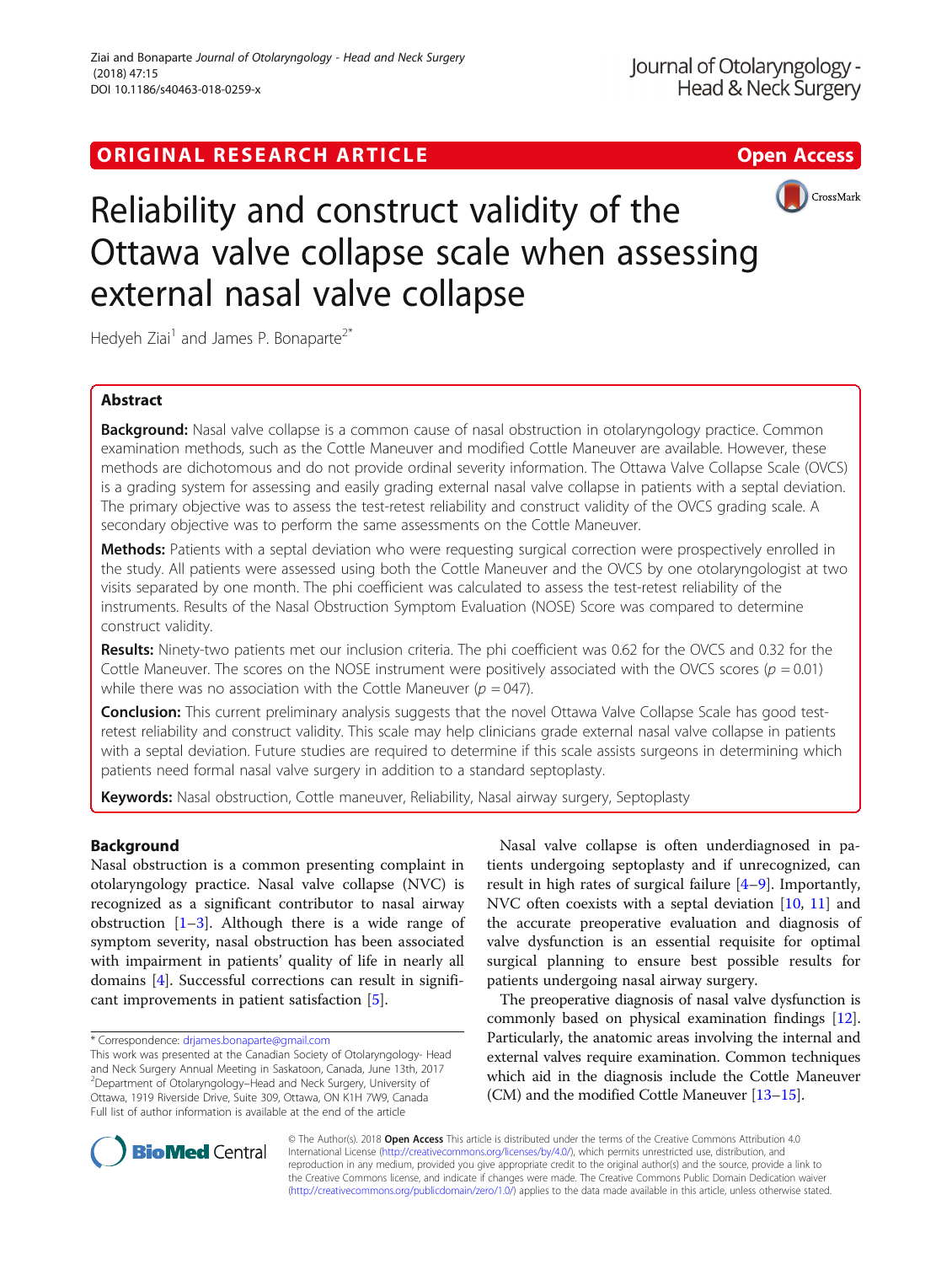The Cottle Maneuver is the most commonly used test to diagnose clinically relevant nasal valve competency requiring surgical correction [[2,](#page-4-0) [12\]](#page-4-0). Despite its widespread use, to our knowledge it has never been validated using patient centered outcomes, nor has it been confirmed to be a reliable test  $[16–18]$  $[16–18]$  $[16–18]$  $[16–18]$ . Additionally, the test only allows for a dichotomous assessment and does not provide information on valve collapse severity nor does it differentiate between external and internal valve collapse. This limitation was overcome by the modified Cottle Maneuver and can be used to differentiate between internal and external nasal valve collapse [\[15](#page-4-0)]. This test may predict surgical outcomes in patients undergoing a functional rhinoplasty; however similar to the CM, it provides dichotomous data for each nasal valve and does not provide an assessment of severity. Additionally, it is unknown if this test has adequate construct validity in patients with a co-morbid septal deviation.

Most [\[13,](#page-4-0) [14](#page-4-0)] divided the nasal sidewall into the upper zone (overlying the traditional area defined as the internal nasal valve) and lower zone (overlying the external nasal valve). The authors developed and validated a 4 point severity scale for the upper zone. However, grading was not provided for the location corresponding to the external nasal valve [[14\]](#page-4-0). Recently, Lindsay et al. [[19](#page-4-0)] developed a useful nasal anatomic worksheet to identify areas of concern in patients with nasal airway obstruction. Although this worksheet demonstrated good reliability, there were no details regarding the specifics of grading scores.

To overcome some of the deficiencies of the other methods of external nasal valve assessment, our team has developed a new scale, the Ottawa Valve Collapse Scale (OVCS). The OVCS allows clinicians to grade external nasal valve collapse under normal physiological conditions without altering the patients' anatomy. The OVCS is an ordinal scale and thus allows for grading of symptom severity from mild to severe. The scale was developed with considerations of the principles of flow dynamics. Specifically, treating the entire nose as a single system and not two isolated systems (right and left nasal cavities). Modeling the nose in this manner may help to differentiate disease severity in patients with a septal deviation and thus potentially guide treatment decisions.

The principal aim of this paper was to assess the testretest reliability of the Ottawa Valve Collapse Scale and determine its construct validity. As a secondary objective, we will assess the same outcomes for the Cottle Maneuver.

#### Methods

#### Patients and treatment

This was a prospective case series of patients presenting to an Otolaryngology- Head and Neck Clinic in Ottawa with nasal obstruction between November 1st, 2014 and November 1st, 2016. This study was approved by our institutional ethics review board (20140735-01H) and all patients consented to inclusion.

Patients were included if they had nasal obstruction caused by a septal deviation (with or without evidence of nasal valve collapse). Patients were enrolled consecutively into the prospective protocol from the clinical practice of the supervising author (JB), a practice focusing in General Otolaryngology and Facial Plastic and Reconstructive Surgery. Inclusion criteria for the study were as follows: patients at least 18 years of age, a septal deviation, symptoms lasting at least 12 months and symptoms continuing after a minimum one-month trial of intranasal corticosteroids. Patients were excluded if they were under the age of 18 years, a Nasal Obstruction Symptom Evaluation (NOSE) [[1\]](#page-4-0) score of  $\leq$ 1, if they had a prior septal or nasal surgery, a known traumatic cause of a septal deviation, nasal obstruction due to allergic rhinitis, chronic, or a neoplastic or autoimmune process.

#### Sample size calculation

A sample size calculation was performed to determine the number of patients required to compare differences between grades using an Kruskal-Wallis Test. Assuming a 95% power with a significant difference defined as 5%, we determined a difference in the NOSE score of 2 as significant with a standard deviation of 3. A minimum of 24 patients were required per group.

#### Protocol

Patients were assessed at two visits separated by a minimum of 1 month using a standard pre-operative clinical evaluation of the nasal airway. This included the administration of the nasal obstruction symptom evaluation (NOSE) questionnaire, flexible endoscopic examination, the Cottle Maneuver and the Ottawa Valve Collapse Scale. All examinations were performed without decongestant applied. The examiner was blinded to the results of the first visit on the subsequent visit.

To conduct the Cottle Maneuver, the clinician placed their left and right thumb on the cooresponding left and right cheek skin near the alar facial groove on the patients face. The clinician then applied a lateral force with each thumb, thereby lateralizing the cheek soft tissue and adjacent nasal wall. The patient was asked to breathe in through his/her nose at maximum effort. A patient was defined as having a positive CM if they reported subjective improvement in breathing compared to breathing without the CM.

To assess for external nasal valve collapse using the OVCS, patients were asked to breathe in through his/her nose at maximum effort. The maneuver was performed by viewing the nose aided by a light source from the basal view. The caudal edge of the lower lateral cartilage was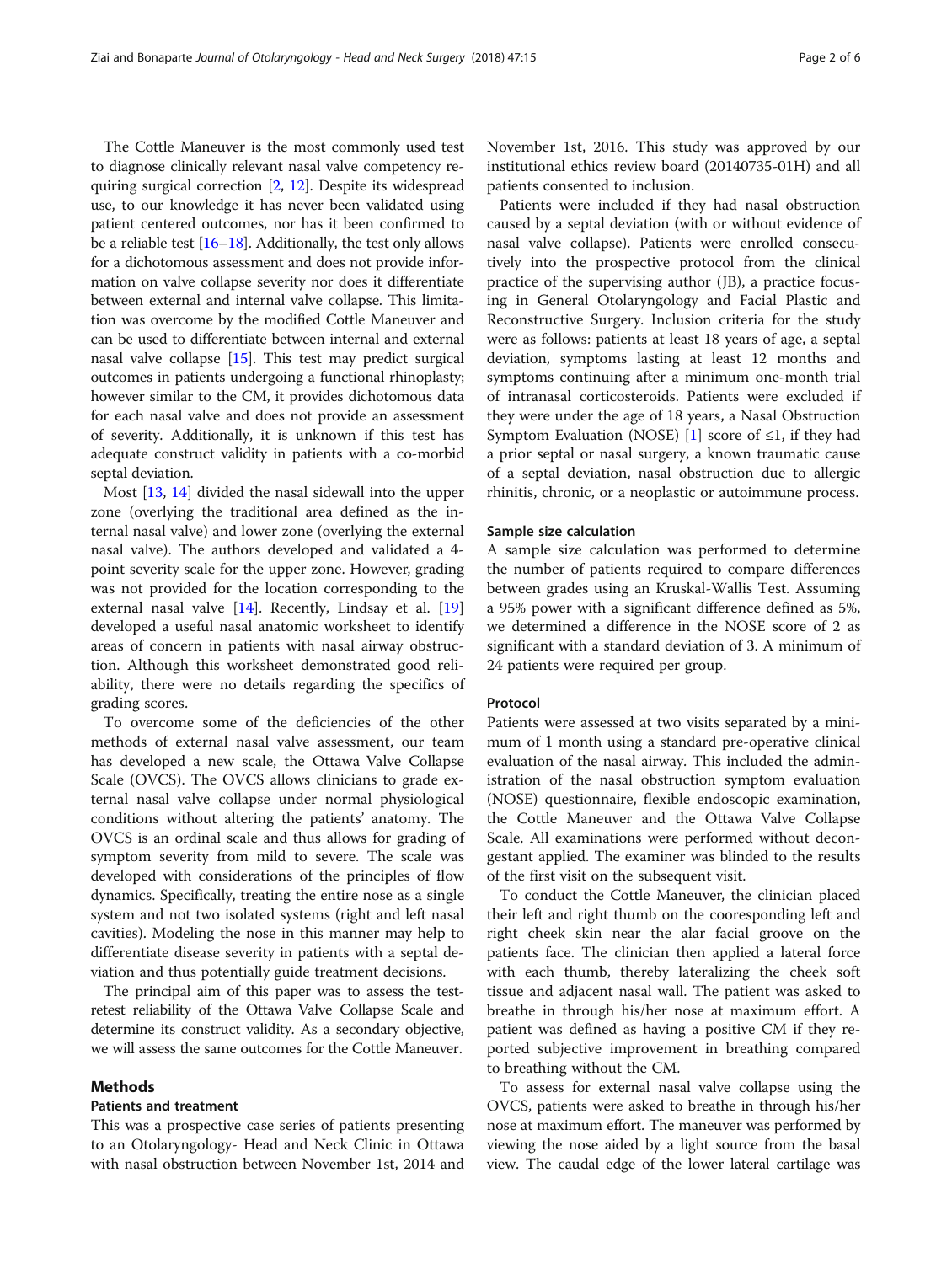used as the lateral boundary with the septum used as the medial boundary. Collapse was graded by viewing the degree of collapse and resulting alteration in airflow.

The degree of nasal valve collapse was graded according to the following classification: Grade 0: No external nasal valve collapse; Grade I: Unilateral Partial Collapse (≤99%); Grade II: Bilateral Partial collapse (≤99%) or Unilateral Complete Collapse (100%); or Grade III: Bilateral Complete Collapse (100%). Partial collapse was defined as active narrowing of the external nasal valve occurring during deep nasal inspiration without complete airflow blockage or contact with the septum. Complete collapse was defined as complete blockage of airflow and nasal side alar or mucosa overlying the lower lateral cartilage contacting the septum medially.

#### Statistical analysis

Statistical analysis was carried out using Minitab 17 (Minitab Inc.). The changes in NOSE score were reported as absolute values (raw scores from the NOSE instrument). The phi coefficient was calculated to assess for test-retest reliability of the instruments. To determine the construct validity, a Kruskal-Wallis Test was performed to compare the results of the NOSE questionnaire between severity grades for each physical examination. A value of  $p < 0.05$  was considered statistically significant.

#### Results

#### Patients

Between November 1st, 2014 and November 1st, 2016, 92 patients consened to the study, a sample of convenience. Thirty patients (33%) were female and 62 (67%) were male. The mean  $(\pm SD)$  age was 40.4  $(\pm 15.3)$  years. The mean  $(\pm SD)$  baseline NOSE score was 14.1  $(\pm 4.0)$ .

#### Cottle maneuver

Sixty-eight (74%) patients had a positive Cottle result on the initial exam, while 62 (67%) patients had a positive Cottle Maneuver on the second exam. Of these, 52 were Cottle positive on both visits, and 14 were Cottle negative on both visits (Table 1). The remaining patients had discordant examinations (Table 1). The phi coefficient for the CM was 0.32, signifying a weak test re-test reliability.

| Table 1 Cottle Maneuver Test-Retest Results |
|---------------------------------------------|
|---------------------------------------------|

Visit 2 Score Positive 52 16

# Construct validity

There was no difference in NOSE scores between patients who were positive or negative on the CM  $(p = 0.47)$ (Table [3](#page-3-0)). There was a significant difference between NOSE scores between OVCS grades, with higher NOSE scores occurring in higher OVCS grades  $(p = 0.012)$ (Table [4\)](#page-3-0).

The results of the OVCS during the two visits are included in Table 2. The phi coefficient for the test-retest reliability of the OVCS was 0.62, signifying a moderate

### **Discussion**

Ottawa valve collapse scale

strength positive reliability.

The Ottawa Nasal Valve Scale was developed to assist clinicians in quickly grading nasal valve collapse in patients with a septal deviation. Although patients with a septal deviation may also have evidence of nasal valve collapse, determining which patients require nasal valve surgery, in addition to a septoplasty, can be difficult. The results of this study demonstrate that as the grade of nasal valve collapse increases, the patients' symptom severity increases suggesting worsening symptoms with worsening degrees of nasal valve collapse.

Although other methods to assess nasal valve collapse exist, they are often limited as they provide dichotomous data and do not allow for grading of symptom severity. Common tests, such as the CM, is patient-reported and examiner dependent and may explain the low test-retest reliability. Factors such patient biases, non-measurable factors (i.e. current status of the nasal cycle) and clinician factors (i.e. performance of the exam, pressure on the skin) may influence scores. Some of these factors may have been relieved in the OVCS, wherein the physician is assessing the valve collapse in a dynamic situation without any physical alteration of the nose.

Previous studies have attempted to grade nasal valve collapse. Most [\[13](#page-4-0)] originally described a three-point grading system similar to our method. This was later validated by Tsao et al. [[14\]](#page-4-0) Although the authors use this system to grade the lateral wall collapse, it corresponds to what is commonly described as the area overlying the internal nasal valve and not the external nasal valve. Similar to our method, the authors focused on the

|  |  | Table 2 The Ottawa Valve Collapse Scale Test-Retest Results |
|--|--|-------------------------------------------------------------|
|--|--|-------------------------------------------------------------|

| aneuver Test-Retest Results |               |          |               |          | Visit 1 Score |    |          |    |               |
|-----------------------------|---------------|----------|---------------|----------|---------------|----|----------|----|---------------|
|                             | Visit 1 Score |          | Visit 2 Score | $\Omega$ |               |    | 3        |    |               |
|                             | Positive      | Negative | Total         |          | 0             | 28 |          |    | $\circ$       |
| Positive                    | 52            | 16       | 68            |          |               |    | 10       |    | $\circ$       |
| Negative                    | 10            | 14       | 24            |          |               |    | 6        | 20 | 3             |
| Total                       | 62            | 30       | 92            |          | ₹             | 0  | $\Omega$ |    | $\mathcal{P}$ |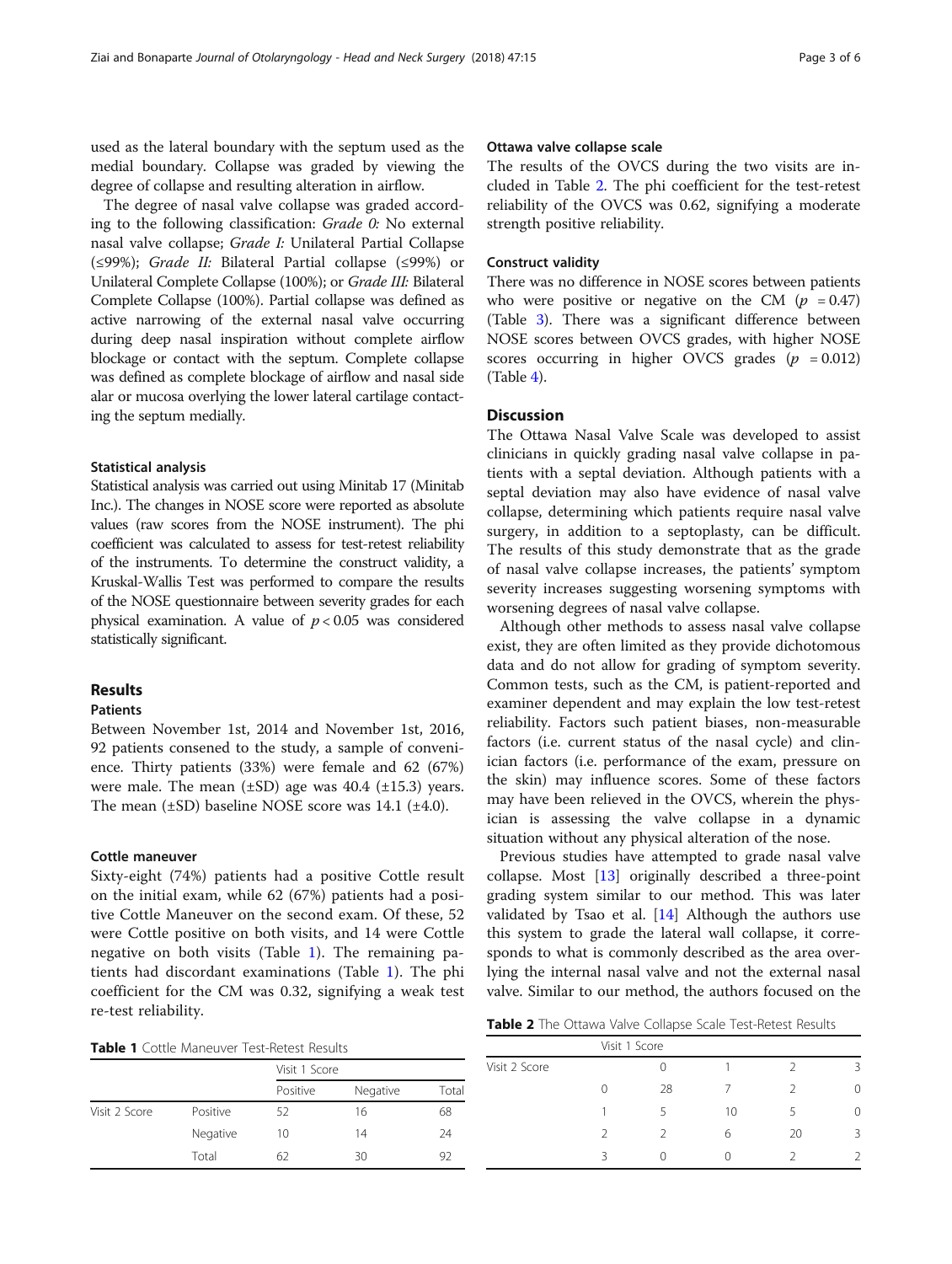<span id="page-3-0"></span>

| <b>Table 3</b> NOSE Score for the Cottle Maneuver |
|---------------------------------------------------|
|---------------------------------------------------|

| <b>CM</b>  |    | Mean | SD  | Median |
|------------|----|------|-----|--------|
| Negative   | 30 | 13.8 | 3.4 | 15     |
| Positive   | 66 | 14.2 | 4.2 | 14     |
| $p = 0.47$ |    |      |     |        |

dynamic collapse of the nasal sidewall relative to its resting state. The authors noted good inter-rater and intrarater reliability.

Similarly, Poirrier et al. [[20\]](#page-4-0) used a 4-point grading system that was applied to both the left and right side of the nose. Similar to the OVCS, it measured collapse under dynamic situations, but also considered static narrowing. The results of the study were similar to ours; however, the OVCS attempts to treat the nasal cavity as a complete system with one grade for overall breathing as opposed to bilateral scores. Our team believes that it is important to treat the nose as a complete system, particularly when deciding which treatments or combination of treatments are required.

The correct preoperative evaluation of valvular dysfunction is an essential requisite for optimal surgical planning to ensure best possible results for patients undergoing nasal airway surgery. In a retrospective series of patients who presented with failed septoplasty, 51% had significant NVC [[9\]](#page-4-0). Missed preoperative dynamic nasal valve collapse has been suggested as the most common cause of septoplasty failure [[1,](#page-4-0) [21](#page-4-0)–[23](#page-4-0)]. A recent study suggested that nasal valve dysfunction should be considered in all patients with a septal deviation undergoing septoplasty [[5\]](#page-4-0). However, as noted by Schalek and Hahn [[24](#page-5-0)], unilateral nasal valve collapse without bilateral collapse is adequately corrected by a septoplasty alone if a septal deviation is present, while patients with evidence of bilateral collapse are likely more resistant to a single treatment. The OVCS aims to differentiate these patients and assist with determining which patients require nasal valve repair at the time of a septoplasty.

The NOSE questionnaire was selected as it is the most widely used validated questionnaire; [\[12](#page-4-0)] it is a responsive and disease-specific assessment tool that can quantitatively assess nasal obstructive symptoms in our study cohort  $[4, 5, 25-27]$  $[4, 5, 25-27]$  $[4, 5, 25-27]$  $[4, 5, 25-27]$  $[4, 5, 25-27]$  $[4, 5, 25-27]$  $[4, 5, 25-27]$  $[4, 5, 25-27]$ . The NOSE instrument been recently used in patients undergoing nasal valve correction

Table 4 NOSE Score for each grade of the OVCS

|             |    | ÷    |           |        |
|-------------|----|------|-----------|--------|
| OVCS Grade  | n  | Mean | <b>SD</b> | Median |
| $\mathbf 0$ | 30 | 12.1 | 4.4       | 12     |
|             | 24 | 14   | 3         | 14     |
| 2           | 34 | 14.6 | 4.1       | 14     |
| Β           | 8  | 18.2 | 2.1       | 19     |
| - - - -     |    |      |           |        |

surgery in evaluating for subjective improvements in nasal obstructive symptoms [\[7](#page-4-0), [8](#page-4-0), [28](#page-5-0)–[31\]](#page-5-0).

Ultimately, our aim was to develop a scale that may be used to grade external nasal valve dysfunction with the future goal of allowing clinicians to predict which patients may benefit from a more extensive nasal airway surgery including nasal valve correction. A simple tool may be the most practical in the clinical setting; however, there is no study that demonstrates which outcome measure (or combination of outcome measures) may accurately and precisely identify those patients who may benefit from nasal valve surgery, particularly when other comorbid diagnosis (septal deviation) are present. Those with more severe scores may benefit from more extensive nasal airway surgery, including nasal valve correction surgery, however future studies are required to assess this.

Although this study achieved both of its objectives, there were some limitations and important points to consider. The goal of this paper was to assess the validity and reliability of the OVCS in terms of patient symptom severity and not its ability to predict which patients require specific surgical procedures. However, this current study should serve as a basis for future research that may use the OVCS to diagnose and grade nasal valve collapse. In turn, this research should evaluate if the OVCS assists in determining which patients may require nasal valve correction surgery in addition to a septoplasty. This is important as it remains unclear if the use of the OVCS may help direct surgical planning and lead to improved patient outcomes. In addition to this, future research should assess whether combination of physical examination (ie OVCS, Cottle Maneuver, Modified Cottle) will result in the ability to predict what surgical procedure or combination of procedures are required. Future efforts may also focus on assessing criterion validity of the scale with evaluations of nasal valve collapse including objective measurement of objective nasal airflow.

The median follow-up time between the two visits was 2 months. There may have changes in patients' symptoms that may have underestimated the reliability of the instruments. That being said, the range of follow-up was random and thus we believe the error associated with this would also be random and not bias our findings. This study's findings are based on a single surgeon's assessments who is also involved in the development of the Ottawa Valve Collapse Scale. Although the surgeon was blinded to the results of the first visit, there may have been some element of recall bias and/or situational bias. Furthermore, there is no gold standard for determining NVC symptoms, and thus we used the nasal obstruction score as determined by the NOSE [\[32\]](#page-5-0) instrument to determine the construct validity. In addition, this present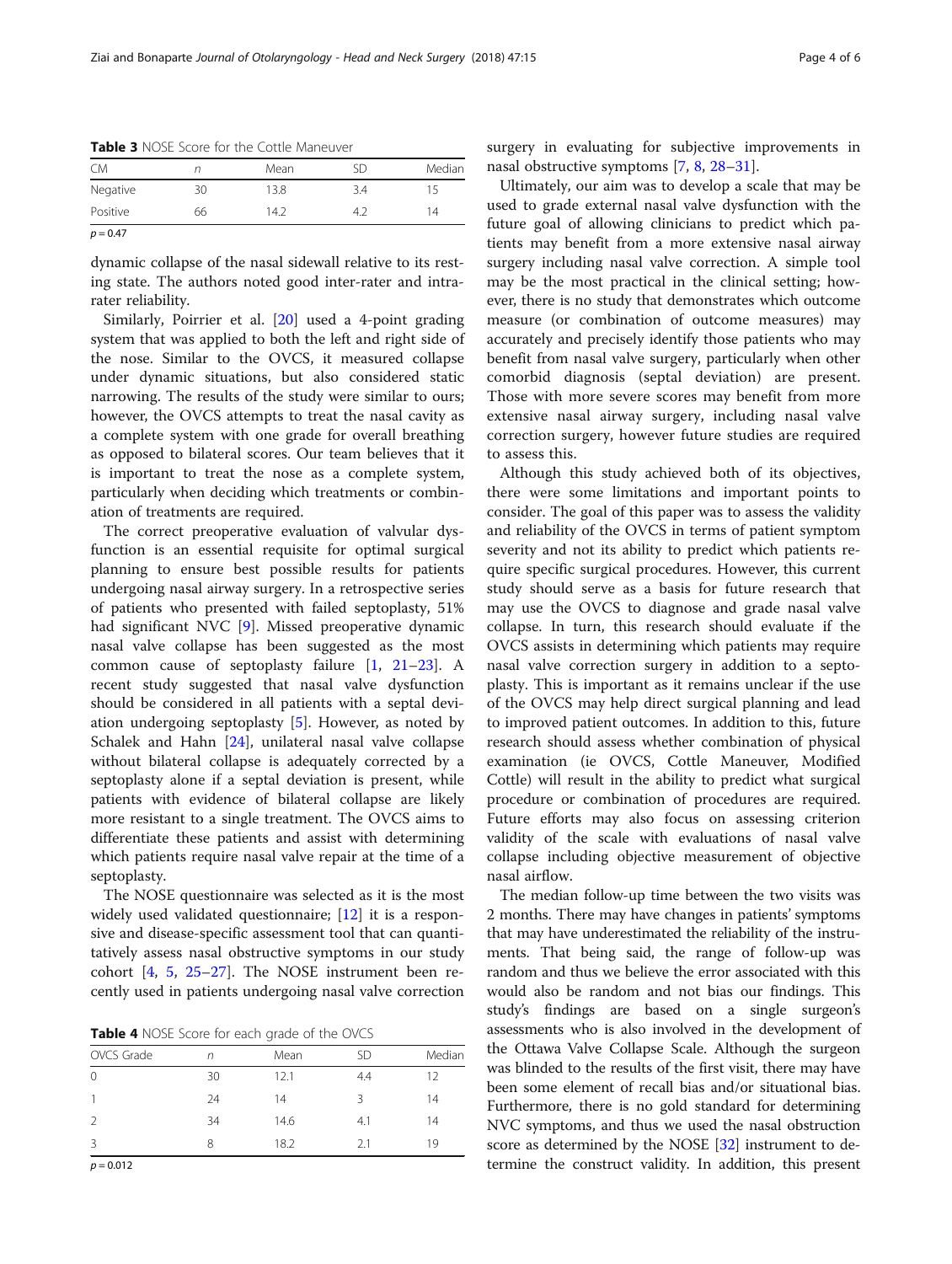<span id="page-4-0"></span>study was performed on English-speaking Canadians in a single tertiary care center in Ottawa, and may limit its application to other populations. Finally, although the scale was based on application of flow dynamic principles, there was no confirmation using objective measures.

Perhaps most importantly, at this point only one physician has performed an assessment of test-retest and construct validity. Although the study met our stated objectives, we are currently in the process of completing a study assessing the inter-rater reliability as well as a multi-rated assessment of intra-rater reliability of the scale.

#### Conclusion

To the best of our knowledge, the present study is the first attempt to ascertain the test-retest reliability of the Cottle Maneuver and the OVCS, and the construct validity of the maneuver in assessing nasal obstruction symptoms. This current preliminary analysis suggests that the novel Ottawa Valve Collapse Scale may have improved test-retest reliability when compared to the Cottle Maneuver for diagnosing nasal valve collapse, and improved validity for patient-reported nasal obstruction. The OVCS may serve as a means in the future in diagnosing nasal valve collapse in patients undergoing nasal airway surgery.

#### Abbreviations

CM: Cottle Maneuver; NOSE: Nasal Obstruction Severity Evaluation; NVC: Nasal Valve Collapse; OVCS: Ottawa Valve Collapse Scale

#### Funding

None

#### Availability of data and materials

Individual patient data are available if requested.

#### Authors' contributions

HZ contributed to: the conception and design of the project; the analysis and interpretation of data; drafting the work and revising it; final approval of the version to be published; agreement to be accountable for all aspects of the work in ensuring that questions related to the accuracy or integrity of any part of the work are appropriately investigated and resolved. JP Bonaparte contributed to: conception and design of the work; acquisition, analysis and interpretation of data for the work; drafting the work and revising it; final approval of the version to be published; agreement to be accountable for all aspects of the work in ensuring that questions related to the accuracy or integrity of any part of the work are appropriately investigated and resolved.

#### Ethics approval and consent to participate

The study was approved by our institutional ethics review board (20140735-01H) and patients consented to participate in our study.

#### Consent for publication

The authors give consent for publication.

#### Competing interests

The authors declare that they have no competing interests.

#### Publisher's Note

Springer Nature remains neutral with regard to jurisdictional claims in published maps and institutional affiliations.

#### Author details

<sup>1</sup> Faculty of Medicine, University of Ottawa, Ottawa, ON, Canada. <sup>2</sup> Department of Otolaryngology–Head and Neck Surgery, University of Ottawa, 1919 Riverside Drive, Suite 309, Ottawa, ON K1H 7W9, Canada.

#### Received: 13 November 2017 Accepted: 29 January 2018 Published online: 14 February 2018

#### References

- Fraser L, Kelly G. An evidence-based approach to the management of the adult with nasal obstruction. Clin Otolaryngol. 2009;34:151.
- 2. O'Halloran LR. The lateral crural J-flap repair of nasal valve collapse. Otolaryngol Head Neck Surg. 2003;128:640.
- 3. Kiyohara N, Badger C, Tjoa T, Wong B. A comparison of over-the-counter mechanical nasal dilators: a systematic review. JAMA Facial Plast Surg. 2016; 18:385.
- 4. Stewart M, Ferguson B, Fromer L. Epidemiology and burden of nasal congestion. Int J Gen Med. 2010;3(3):37–45.
- 5. Chambers KJ, Horstkotte KA, Shanley K, Lindsay RW. Evaluation of improvement in nasal obstruction following nasal valve correction in patients with a history of failed Septoplasty. JAMA Facial Plast Surg. 2015; 17(5):347–50.
- 6. Stewart MG, Smith TL, Weaver EM, et al. Outcomes after nasal septoplasty: results from the nasal obstruction Septoplasty effectiveness (NOSE) study. Otolaryngol Head Neck Surg. 2004;130:283–90.
- 7. Rhee JS, Poetker DM, Smith TL, Bustillo A, Burzynski M, Davis RE. Nasal valve surgery improves disease-specific quality of life. Laryngoscope. 2005;115:437–40.
- 8. Sofia OB, Neto NPC, Katustani FS, Mitre EI, Dolci JE. Evaluation of pre- and post-pyriform plasty nasal airflow. Braz J Otorhinolaryngol. 2017;523:1–9.
- 9. Becker SS, Dobratz EJ, Stowell N, Barker D, Park SS. Revision septoplasty: review of sourcse of persistent nasal obstruction. Am J Rhinol. 2008;22:440–4.
- 10. Bloching MB. Disorders of the nasal valve area. GMS Curr Top Otorhinolaryngol Head Neck Surg. 2007;6:Doc07.
- 11. Spielmann PM, White PS, Hussain SS. Surgical techniques for the treatment of nasal valve collapse: a systematic review. Laryngoscope. 2009;119(7):1281–90.
- 12. Goudakos JK, Fishman JM, Patel K. A systematic review of the surgical techniques for the treatment of internal nasal valve collapse: where do we stand? Clin Otolaryngol. 2017;42(1):60–70.
- 13. Most SP. Trends in functional rhinoplasty. Arch Facial Plast Surg. 2008; 10:410–3.
- 14. Tsao GJ, Fijalkowski N, Most SP. Validation of a grading system for lateral nasal wall insufficiency. Allergy Rhinol (Providence). 2013;4:e66–8.
- 15. Fung E, Hong P, Moore C, Taylor SM. The effectiveness of modified cottle maneuver in predicting outcomes in functional rhinoplasty. Plast Surg Int. 2014;2014:618313.
- 16. Gruber RP, Lin AY, Richards T. Nasal strips for evaluating and classifying Valvular nasal obstruction. Anesh Plast Surg. 2011;35:211–5.
- 17. Ahmet I, Necmi A, Aslan FS, Hatice C, Munir D, Hadul O. Reconstruction of the internal nasal valve: modified splay graft technique with endonasal approach. Laryngoscope. 2008;118:1143–739.
- 18. Mehdi D, Aram A, Hamid K. Reconstruction of the internal nasal valve with a splay conchal graft. Plast Reconstr Surg. 2005;116:712–20.
- 19. Lindsay RW, George R, Herberg ME, Jackson P, Brietzke S. Reliability of a standardized nasal anatomic worksheet and correlation with subjective nasal airway obstruction. JAMA Facial Plast Surg. 2016;18(6):449–54.
- 20. Poirrier AL, Ahluwalia S, Kwame I, Chau H, Bentley M, Andrews P. External nasal valve collapse: validation of novel outcome measurement tool. Rhinology. 2014;52(2):127–32.
- 21. Wittkopf M, Wittkopf J, Ries WR. The diagnosis and treatment of nasal valve collapse. Curr Opin Otolaryngol Head Neck Surg. 2008;16(1):10–3.
- 22. Ricci E, Palonta F, Preti G, et al. Role of nasal valve in the surgically corrected nasal respiratory obstruction: evaluation through rhinomanometry. Am J Rhinol. 2001;15(5):307–10.
- 23. Nouraei SA, Virk JS, Kanona H, Zatonski M, Koury EF, Chatrath P. Non-invasive assessment and symptomatic improvement of the obstructed nose (NASION):